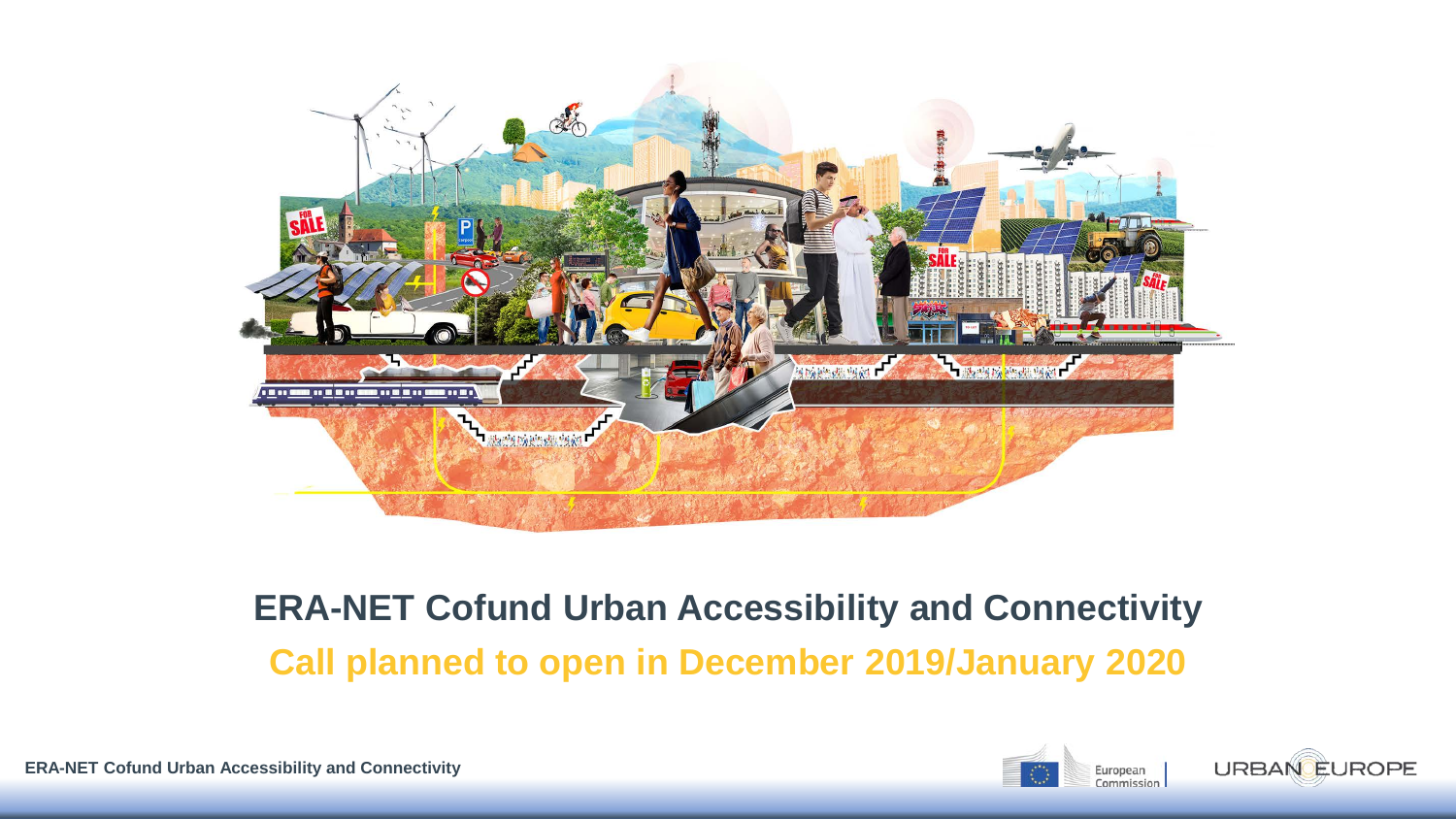# **Overview** ► **Established by** JPI Urban Europe and Horizon 2020 ► **Planned to Open** December 2019 ► **Application** 2-step Call budget **Approx.** 22 M € **ASSESSMENT THEIR WATER** ► **Countries** 16 (23 partners)



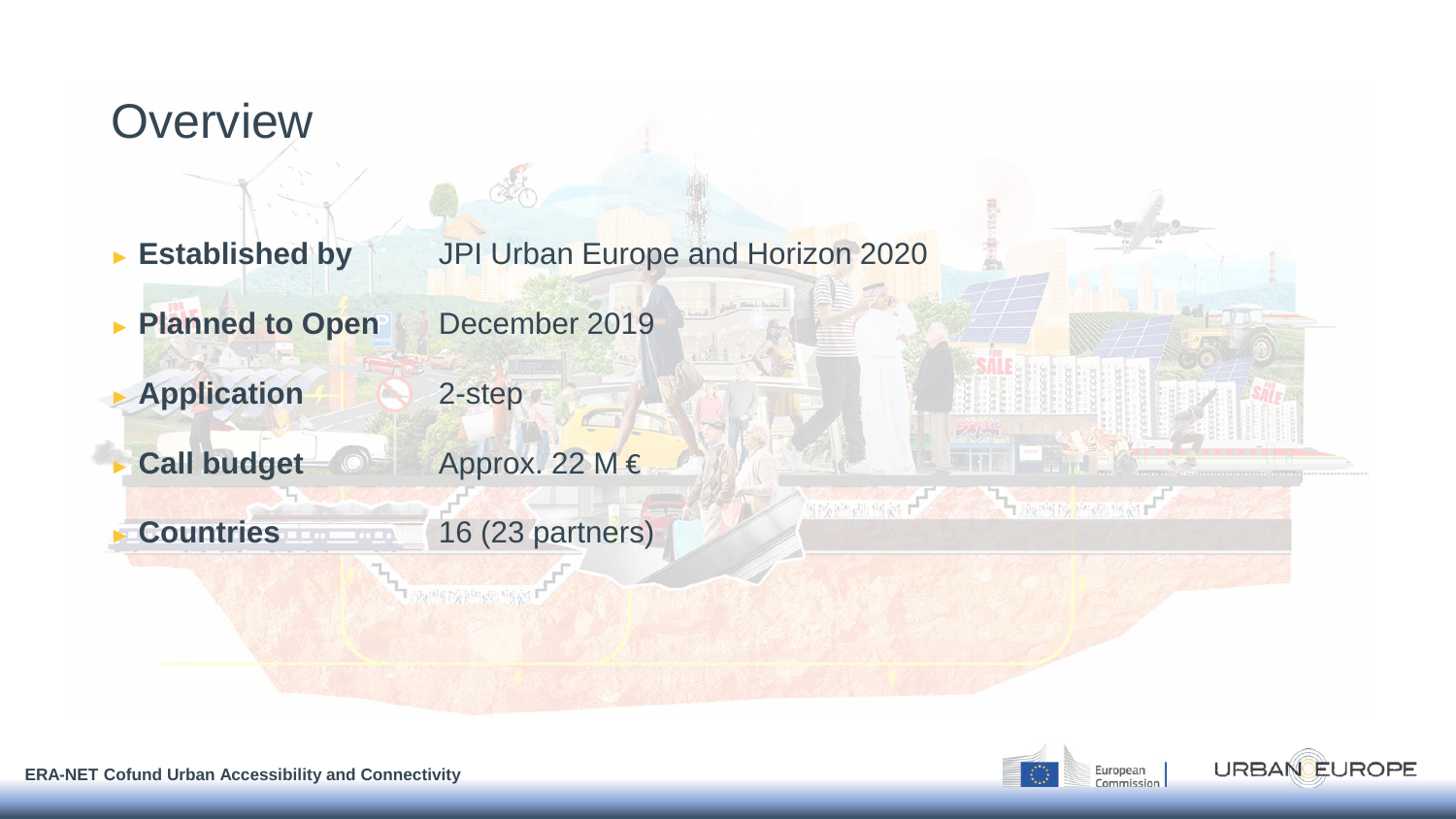#### About the call

- ► Responds to the Horizon 2020 Societal Challenge "*Smart, green and integrated transport*" 2019 call topic supporting Joint Actions on sustainable urban accessibility and connectivity
- ► Addresses the challenges of sustainable urban passenger mobility, freight transport and connectivity as *integral and essential parts of sustainable urban development*
- ► Aims at creating and testing new solutions and approaches for sustainable urban mobility
- ► *Several joint calls for research and innovation projects* will be implemented which will focus on measures to improve urban accessibility and connectivity for all groups of society while moving towards more sustainable urban mobility systems

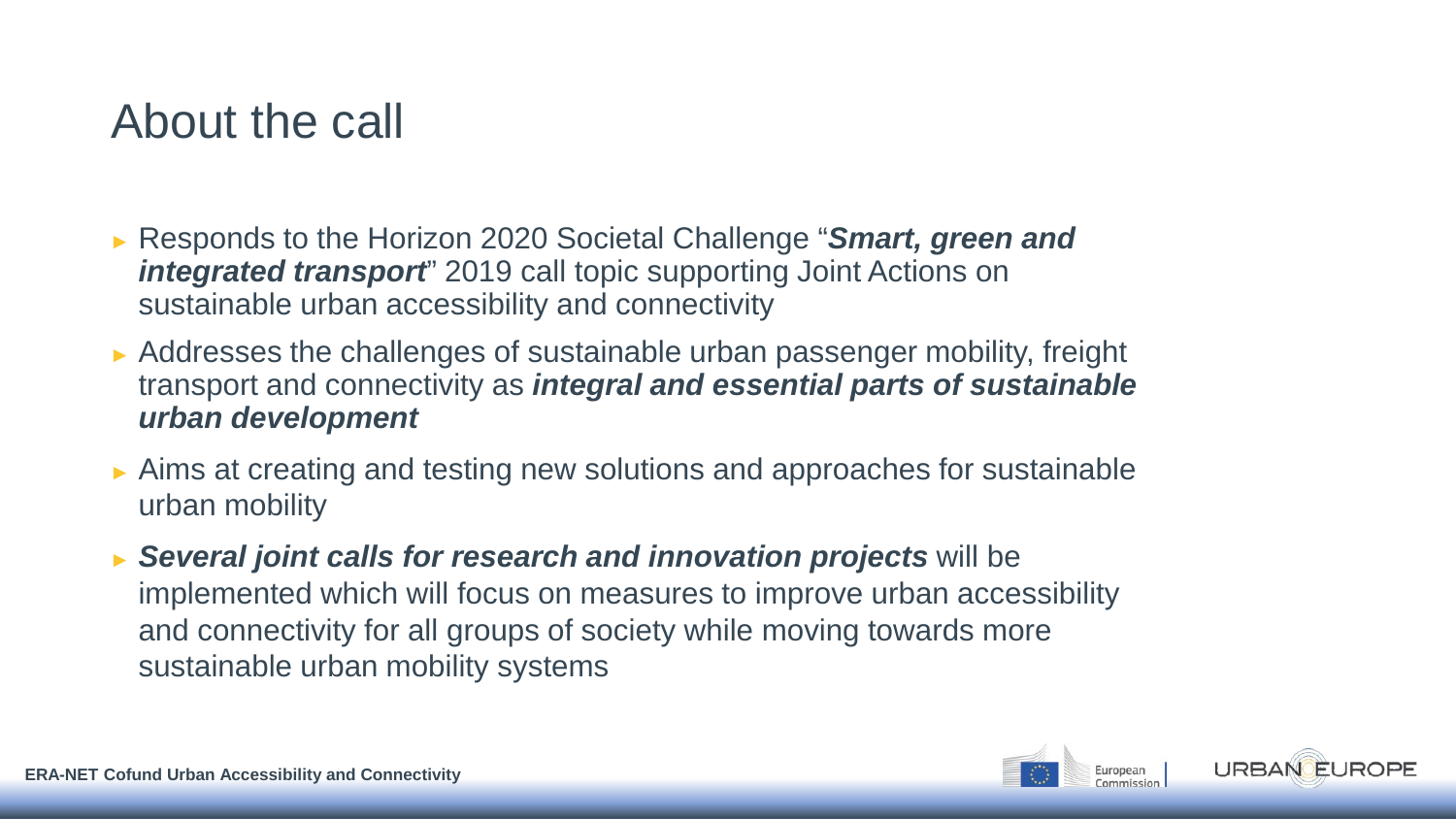#### The projects should address the following challenges\*:

- ► *Challenge 1:* Evolving solutions for an integrated approach on sustainable urban physical mobility and transport, land use and digital connectivity
- ► *Challenge 2:* Develop and support the implementation of innovative mobility systems and services with a potential to contribute to sustainable urban mobility
- ► *Challenge 3:* Transform and re-organise urban spaces to pave the ground for sustainable urban mobility and accessibility at local level, from the street scale to the district
- ► *Challenge 4:* Develop effective policy options for achieving a shift towards sustainable urban accessibility and connectivity
- ► *Challenge 5:* Change behaviours and perspectives towards sustainable urban accessibility and connectivity

\*Projects must address at least one of the five challenges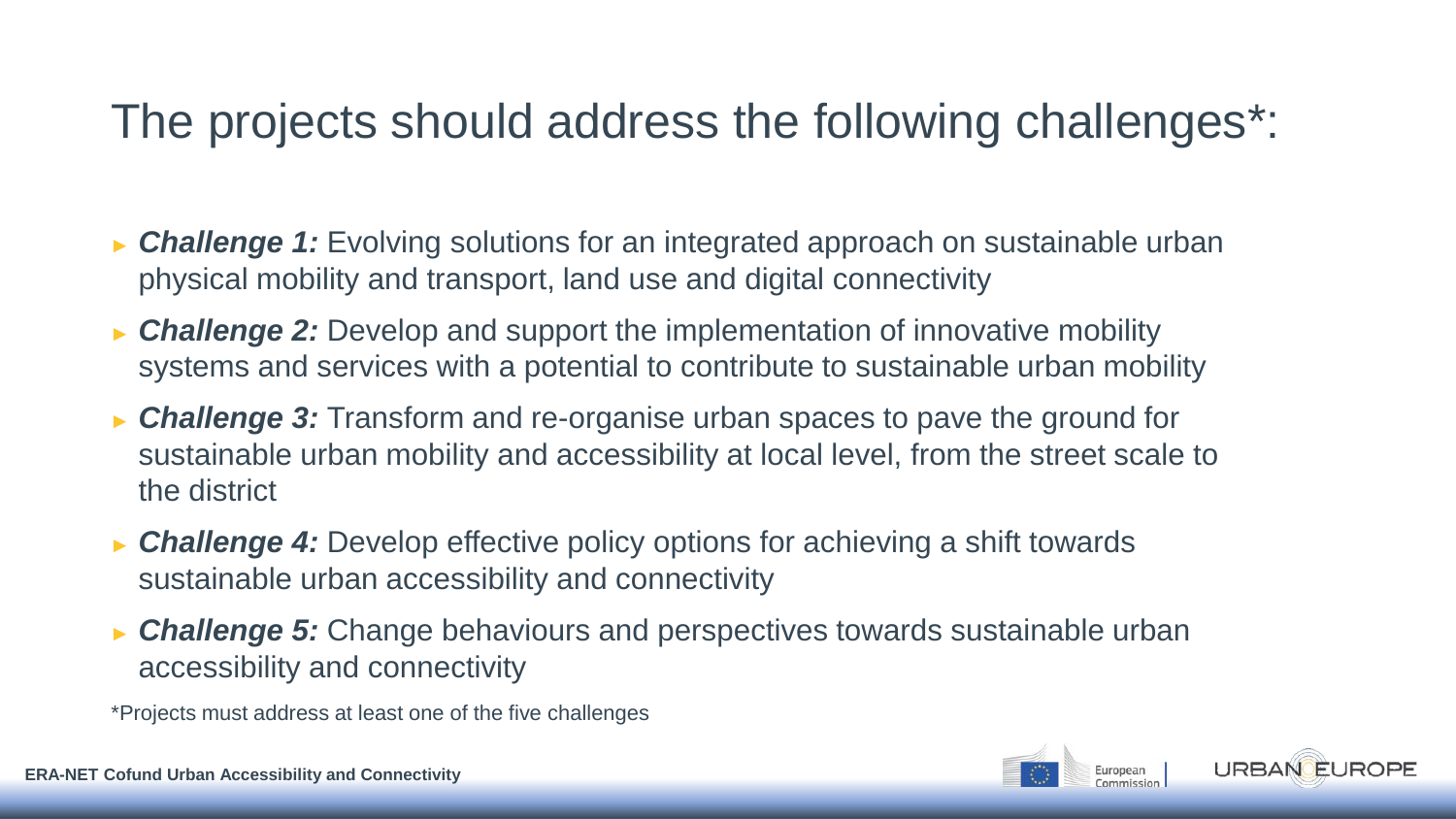## Types of research and innovation supported

Applicants should identify either a *research pathway* or an *innovation pathway* for their project (though research/innovation is seen as a continuum and most projects will be a mix of both)

- **Research pathway:** supports projects aiming at producing knowledge, analysing data, better understanding and modelling phenomena and developing expertise and tools that will be useful to stakeholders, practitioners and policy makers. For proposals mainly focused on basic and/or applied research
- ► *Innovation pathway:* supports projects aiming at developing/improving practical, operational solutions – technological and organisational – for companies, local communities and authorities in charge of urban transport and urban planning and management. For proposals mainly focused on applied research and innovation



European

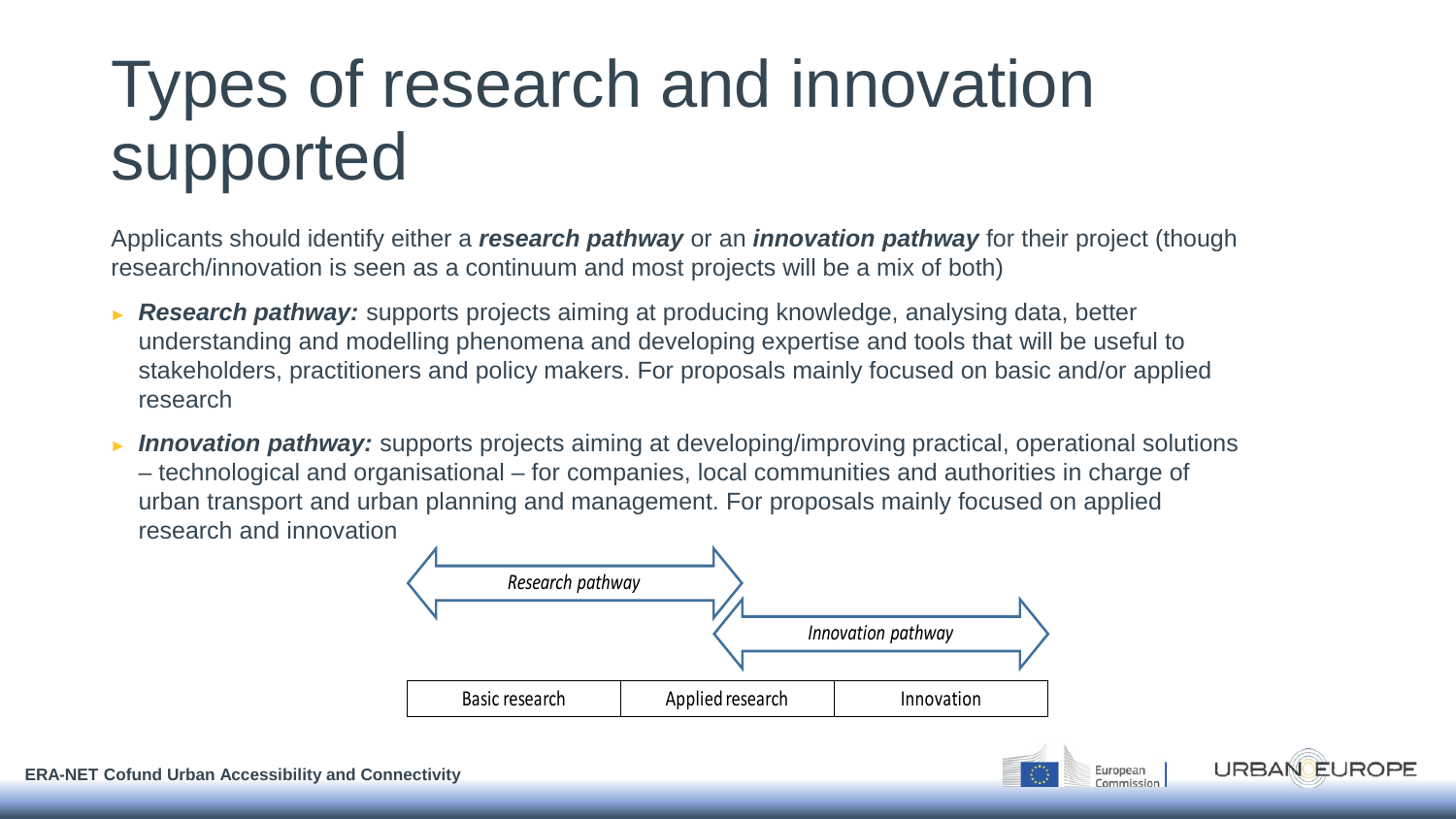## Types of projects

- ► Projects are expected to take a *transdisciplinary and co-creative approach* with a strong stakeholder or practitioners' participation already from the start
- ► Projects should support collaboration that goes beyond individual national efforts and demonstrates *transnational benefit*
- ► Research should be based on *actual urban mobility challenges* with results that lead to new approaches, tools, instruments, insights and knowledge
- ► Project results are expected to make a *clear contribution to the realisation of relevant urban, regional, national and European transport policy objectives*  that can help cities, urban residents, communities, business and institutions make the most use of new developments in urban mobility

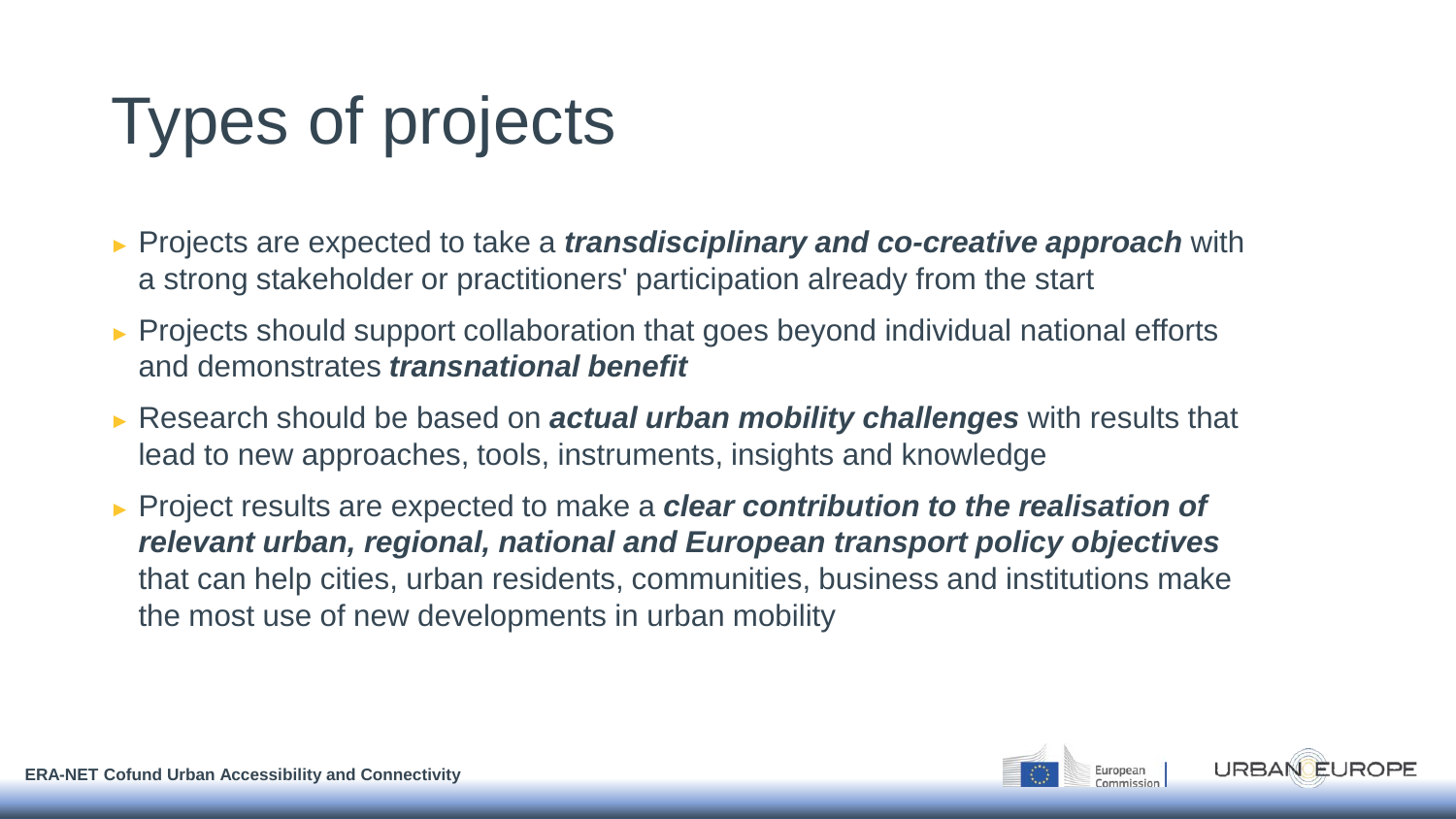### Who can apply?



- ► …and other *stakeholders dedicated to the development of European urban areas*
- ► Project consortium consisting of at *least three eligible applicants* from at lease three participative countries
- ► Partners from third countries are welcome in consortium but need funding from other sources

\* All kind of partners cannot be funded by all Funding Agencies depending on national regulations

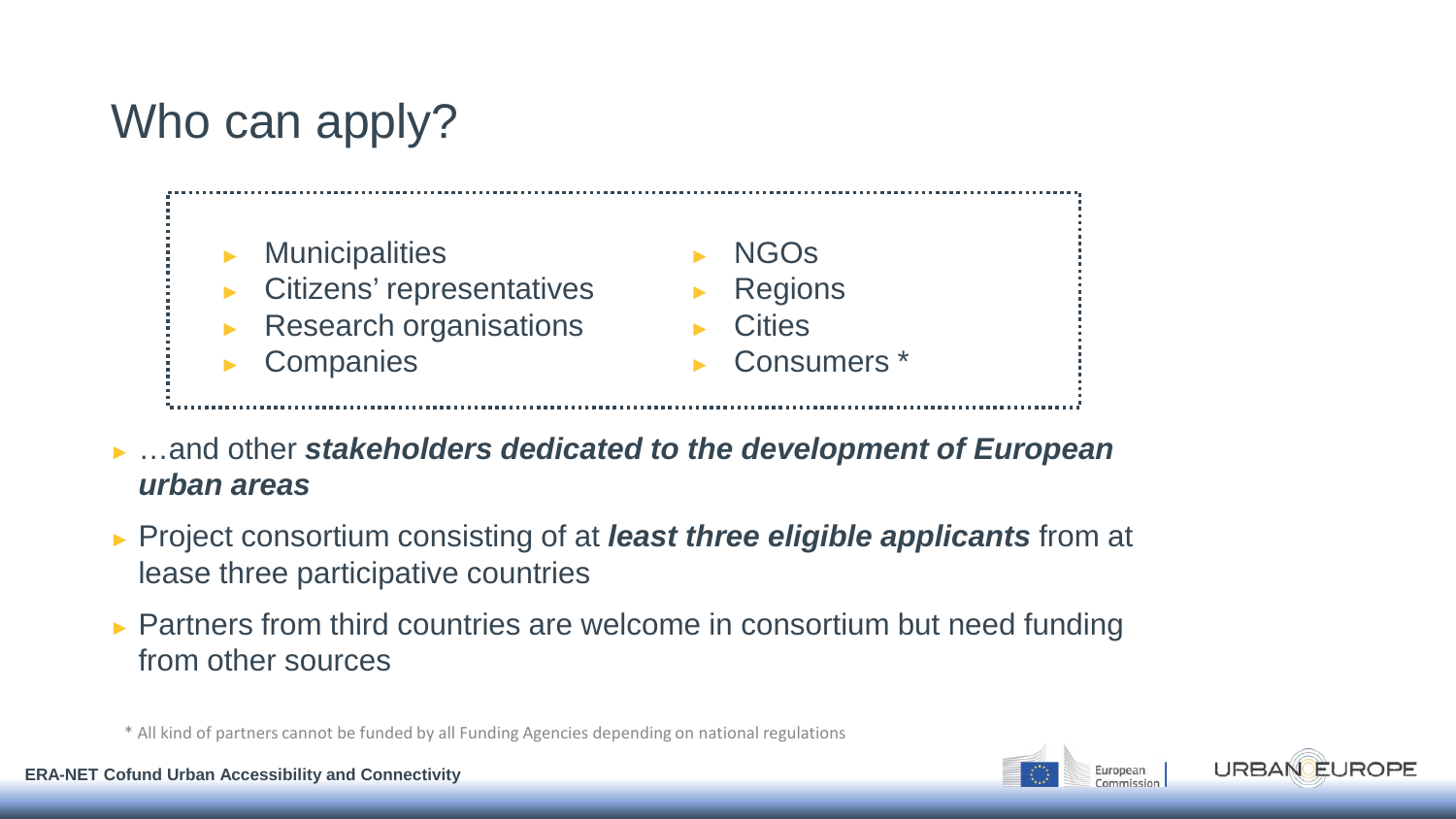### Participating countries and partners

**URBAN EUROPE** 

European<br>Commission

| <b>Country</b> | <b>Partner</b>                                                      |  |
|----------------|---------------------------------------------------------------------|--|
| <b>Austria</b> | <b>FFG</b><br><b>BMVIT</b>                                          |  |
| <b>Belgium</b> | <b>F.R.S-FNRS</b><br><b>FWO</b><br><b>VLAIO</b><br><b>Innoviris</b> |  |
| <b>Cyprus</b>  | <b>RPF</b>                                                          |  |
| <b>Denmark</b> | <b>IFD</b>                                                          |  |
| <b>France</b>  | <b>ANR</b>                                                          |  |
| <b>Germany</b> | <b>DLR</b><br><b>BMBF</b>                                           |  |
| <b>Italy</b>   | <b>MIUR</b>                                                         |  |
| <b>Latvia</b>  | <b>VIAA</b>                                                         |  |

 $\mathbf{I}$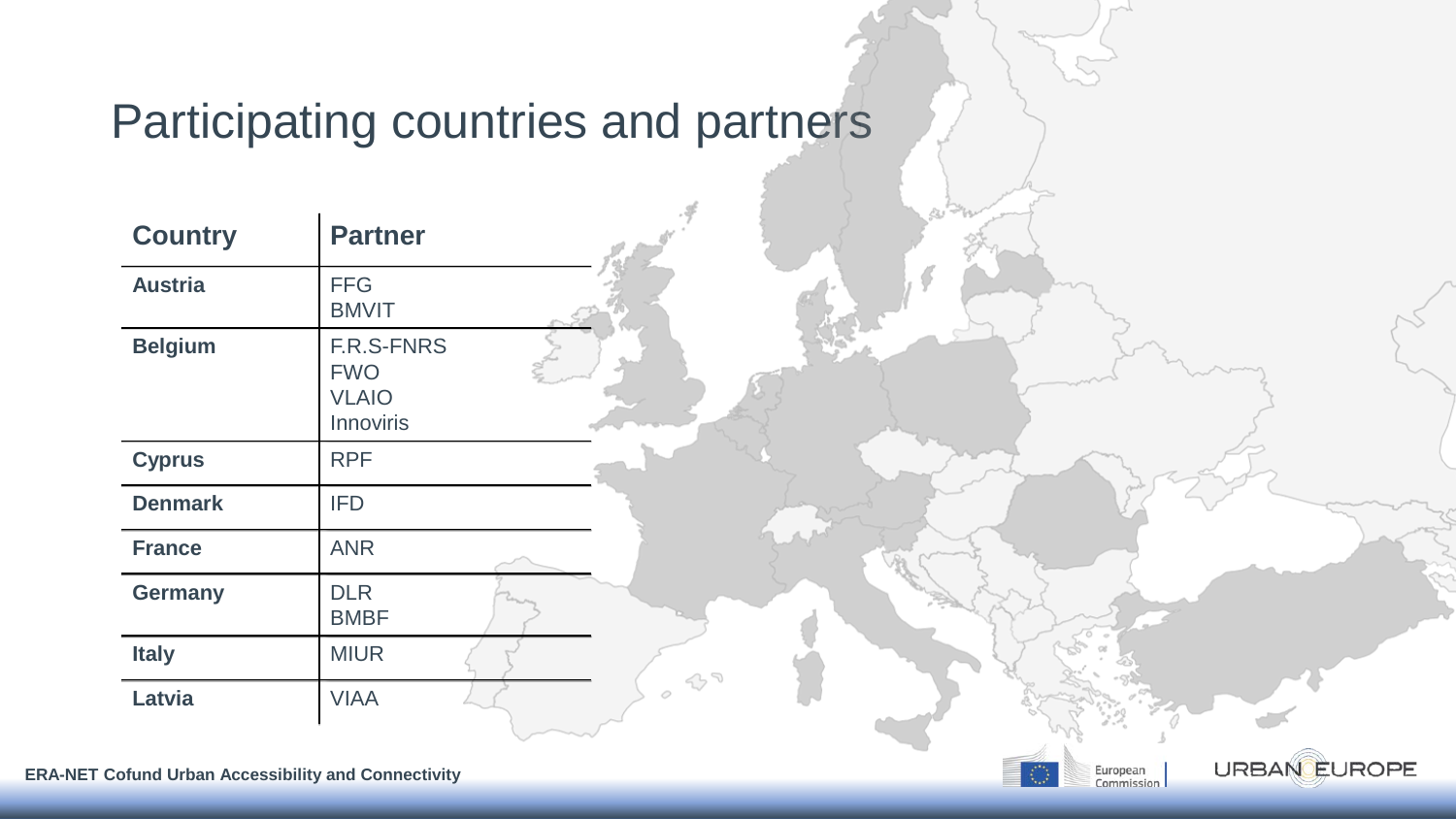### Participating countries and partners

**URBAN EUROPE** 

European<br>Commission

| <b>Country</b>         | <b>Partner</b>                          |  |
|------------------------|-----------------------------------------|--|
| <b>The Netherlands</b> | <b>NWO</b>                              |  |
| <b>Norway</b>          | <b>RCN</b>                              |  |
| <b>Poland</b>          | <b>NCN</b>                              |  |
| Romania                | <b>UEFISCDI</b>                         |  |
| <b>Slovenia</b>        | <b>ARRS</b>                             |  |
| <b>Sweden</b>          | <b>Formas</b><br><b>SWEA</b><br>Vinnova |  |
| <b>Turkey</b>          | <b>Tübitak</b>                          |  |
| <b>United Kingdom</b>  | <b>ESRC</b>                             |  |

 $\mathbf{I}$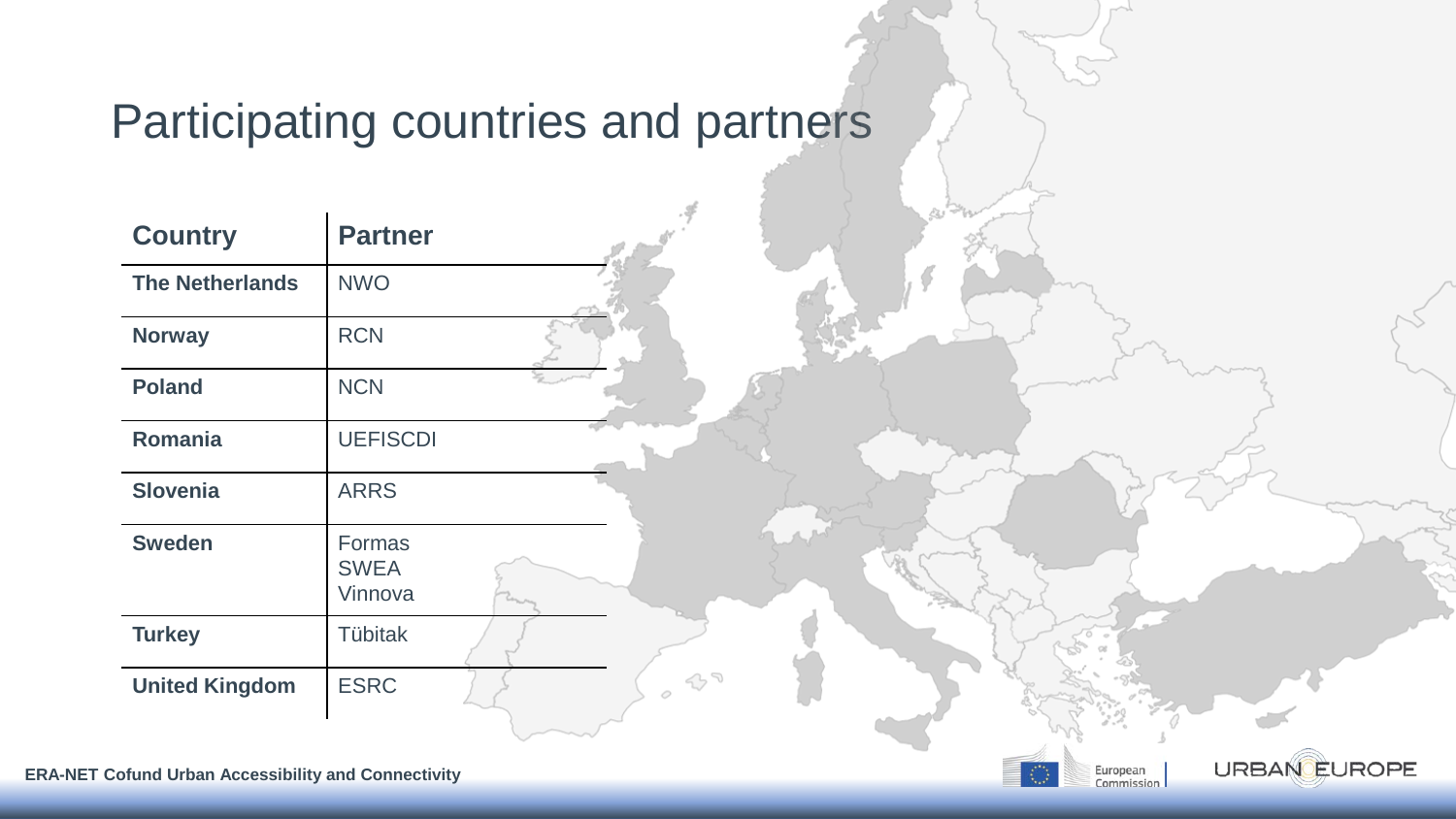#### Time schedule

- 
- ► **Pre-proposal deadline** Mid-March 2020
- ► Invitations to submit full proposal May 2020
- **Full proposal deadline September 2020**
- **Funding decisions announced End of November 2020**
- ► **Start of projects** December 2020

► **Opening** Planned to open December 2019/January 2020



**THE REPORT OF THE PARTY OF THE PARTY OF THE REPORT OF THE PARTY OF THE REPORT OF THE PARTY OF THE RE** 

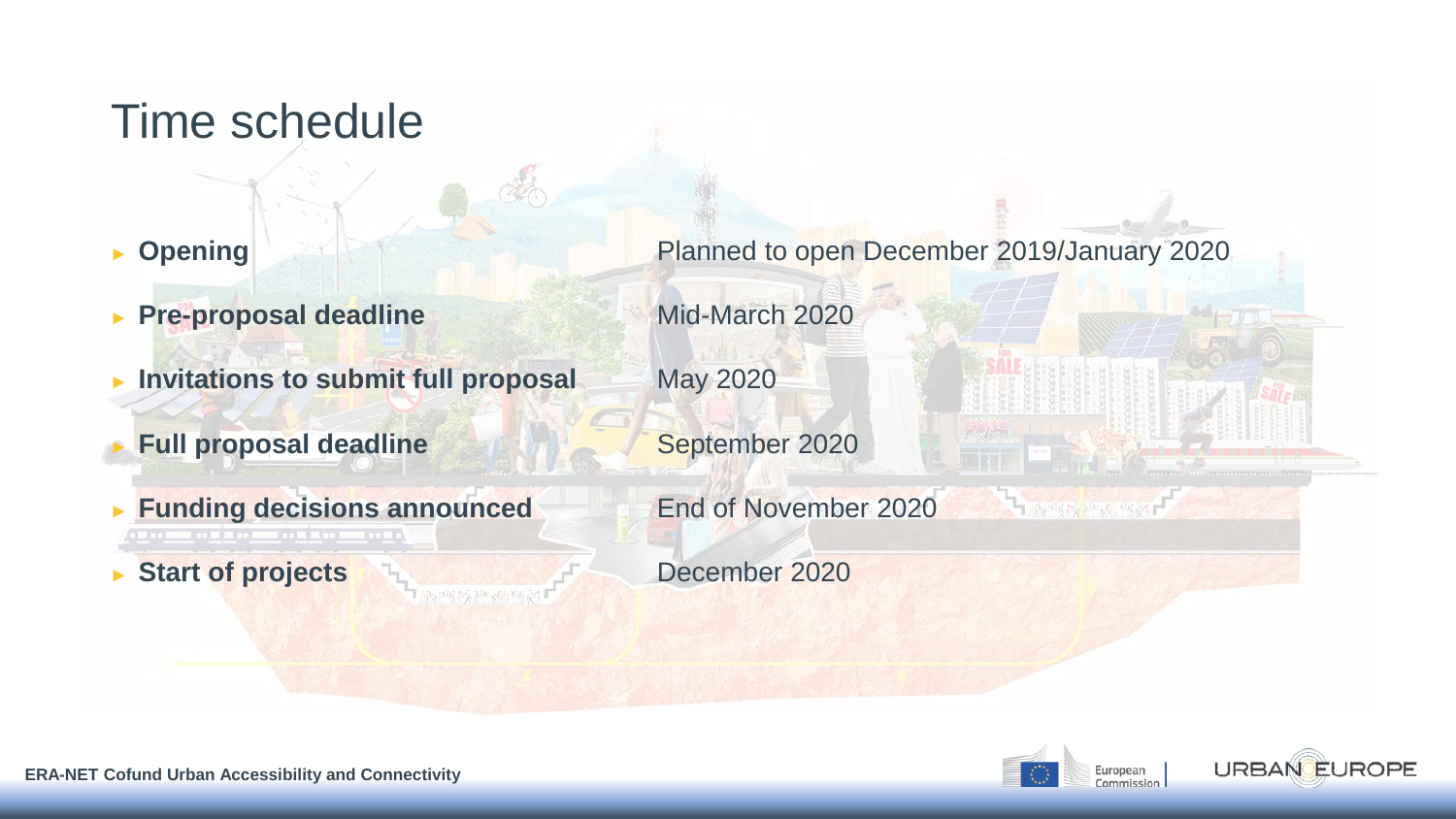#### Become a member of the JPI Urban Europe Community

#### **Network access**

- ► Researchers
- ► Practitioners
- ► Stakeholders
- ► Experts in urban development
- $\blacktriangleright$  Etc.

#### **Programme activities**

- ► Programme seminars
- ► Dissemination of results
- ► A central programme website
- $\blacktriangleright$  Etc.





**IROPF**